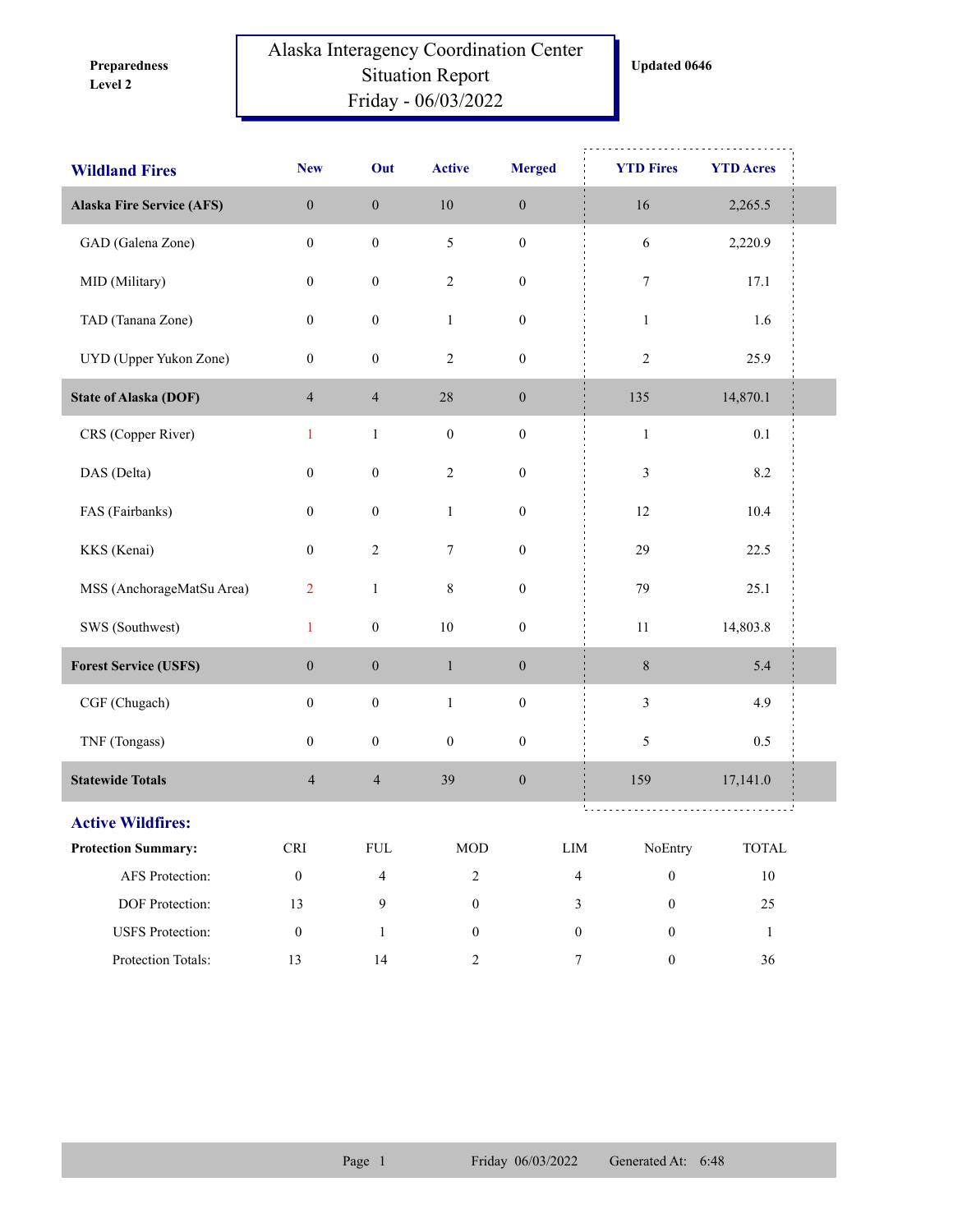## **Active Fires Status Summary**

|                         | Staffed           |                     | Unstaffed       |                     |  |  |
|-------------------------|-------------------|---------------------|-----------------|---------------------|--|--|
|                         | Contained $(S/C)$ | Uncontained $(S/U)$ | Contained (U/C) | Uncontained $(U/U)$ |  |  |
| AFS Protection:         |                   |                     |                 |                     |  |  |
| <b>DOF</b> Protection:  |                   |                     | 23              |                     |  |  |
| <b>USFS</b> Protection: |                   |                     |                 |                     |  |  |
| Status Totals:          |                   |                     |                 |                     |  |  |

| <b>Active Fires Acreage Summary</b> |                       |                |  |  |  |  |  |
|-------------------------------------|-----------------------|----------------|--|--|--|--|--|
|                                     | Acres                 | Acreage Change |  |  |  |  |  |
| 4 New                               | 10.3                  |                |  |  |  |  |  |
| 1 Staffed                           | 1,900.4               | 100.4          |  |  |  |  |  |
| 36 Monitor                          | 15,171.6              | 135.3          |  |  |  |  |  |
| 2 Out                               | 0.2                   | 0.0            |  |  |  |  |  |
| 5 Prescribed                        | 49,744.0              | 520.1          |  |  |  |  |  |
| 48 Fires                            | Total Acres: 66,826.5 |                |  |  |  |  |  |

## **Prescribed Fires**

|                                 | <b>YTD</b> Fires | <b>YTD</b> Acres | <b>New</b> | Active | Out Yesterday |
|---------------------------------|------------------|------------------|------------|--------|---------------|
| Military                        |                  | 49,688.0         |            |        |               |
| National Park Service           |                  | 0.1              |            |        |               |
| State of Alaska                 | 4                | 599.1            |            |        |               |
| U.S. Forest Service             |                  | 18.0             |            |        |               |
| <b>Fuels Management Totals:</b> |                  | 50,305.2         |            |        |               |

## **Cause Summary For All Fires (Includes Merged Fires But Not Prescribed Fires)**

|        | Human: 115       | $1,016.0$ Acres |  |
|--------|------------------|-----------------|--|
|        | Lightning: 7     | 5,640.4 Acres   |  |
|        | Undetermined: 37 | 10,484.6 Acres  |  |
| Total: | 159              | 17.141.0 Acres  |  |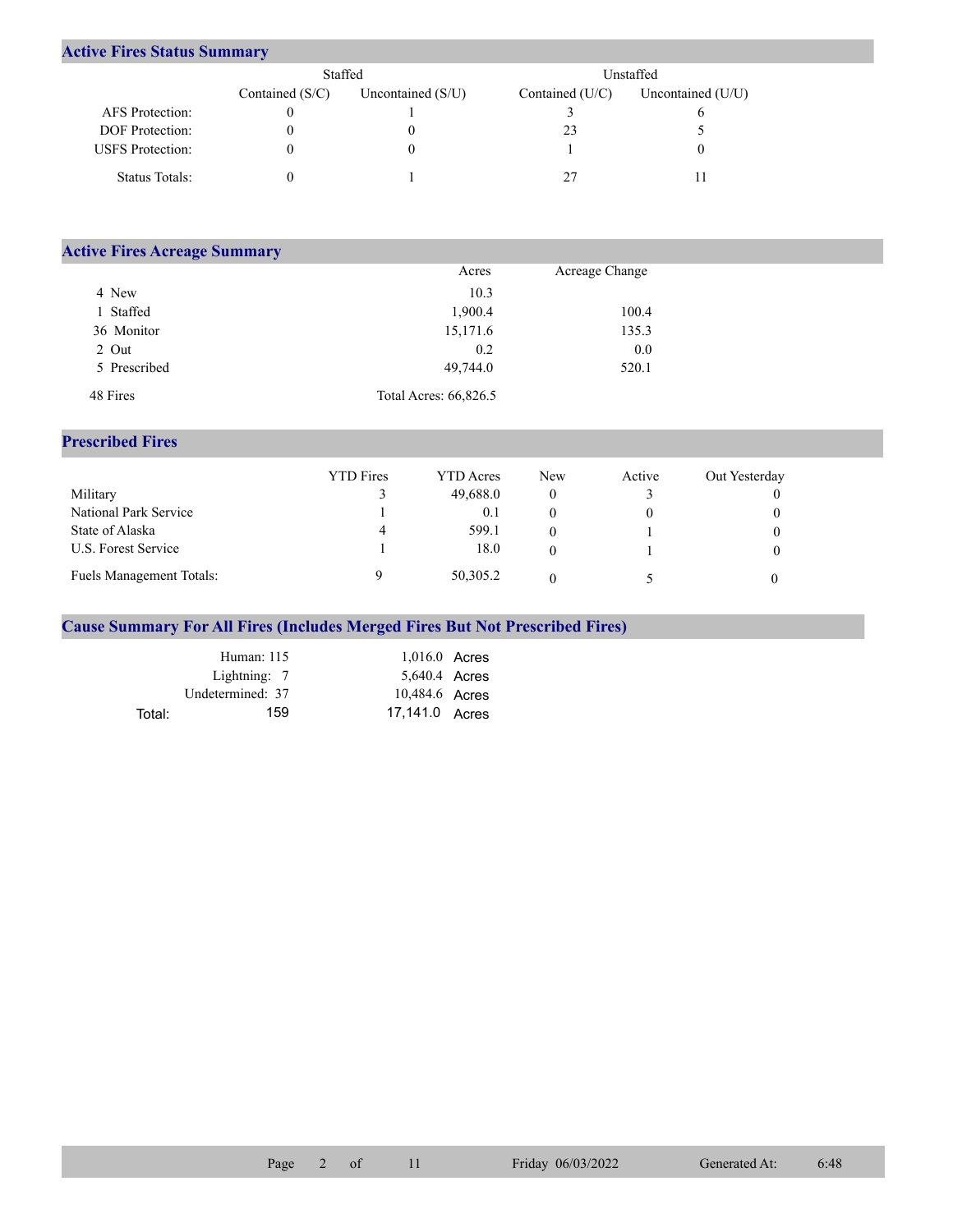|                                                                                                                                                                                                                                                                  |              | Count: 4                           | Acres: 10.3       |                      |                                           |                       |                     |
|------------------------------------------------------------------------------------------------------------------------------------------------------------------------------------------------------------------------------------------------------------------|--------------|------------------------------------|-------------------|----------------------|-------------------------------------------|-----------------------|---------------------|
| Daily Report From: 06/02                                                                                                                                                                                                                                         |              |                                    |                   |                      |                                           | 10.0 Acreage On 06/02 |                     |
| PN9M                                                                                                                                                                                                                                                             |              | Lat: 59 05.8400                    | Status: U/U       |                      | Acres: 10.0                               | Option: Full          |                     |
| 204172                                                                                                                                                                                                                                                           |              | Lon: 158 33.2700                   |                   |                      | Start Date: 06/02                         |                       | Area: SWS           |
| PNPN9M                                                                                                                                                                                                                                                           | Owner: City  |                                    | Unit:             |                      | <b>AKAKS-Dillingham, City of</b>          |                       |                     |
| 172                                                                                                                                                                                                                                                              |              | Name: Landfill Road                |                   |                      |                                           |                       | Cause: Undetermined |
| The fire was reported at 1937 by Matsu Dispatch via the Dillingham Police Department. Local resources on scene were                                                                                                                                              |              |                                    |                   |                      |                                           |                       |                     |
| reporting the fire to be 10 acres and experiencing windy conditions. One Air Attack, one Tanker and one load of                                                                                                                                                  |              |                                    |                   |                      |                                           |                       |                     |
| Smokejumpers were requested to respond. B-5 reported the fire to be 10 acres within the dump with minimal wildland impact.                                                                                                                                       |              |                                    |                   |                      |                                           |                       |                     |
| Tanker 540 dropped one load of retardant at the head of the fire. Smokejumpers took no further action.                                                                                                                                                           |              |                                    |                   |                      |                                           |                       |                     |
| Daily Report From: 06/02                                                                                                                                                                                                                                         |              |                                    |                   |                      |                                           | 0.1 Acreage On 06/02  |                     |
|                                                                                                                                                                                                                                                                  |              | Lat: 61 58.8320                    | Status: Out 06/02 |                      | Acres: 0.1                                |                       | Option: Critical    |
| 214171                                                                                                                                                                                                                                                           |              | Lon: 145 19.4350                   |                   |                      | Start Date: 06/02                         | Area: CRS             |                     |
|                                                                                                                                                                                                                                                                  |              | Owner: ANCSA                       | Unit:             |                      | <b>AKAHN-Ahtna, Incorporated</b>          |                       |                     |
| 171                                                                                                                                                                                                                                                              |              | Name: Old Richardson               |                   |                      |                                           |                       | Cause: Human        |
| Matcom called in a brush fire at Mile 103 Old Richardson Hwy. C-61, C-71, and VFD's responded and found a resident<br>burning trash that escaped. The fire was contained, controlled, and called out.                                                            |              |                                    |                   |                      |                                           |                       |                     |
|                                                                                                                                                                                                                                                                  |              |                                    |                   |                      |                                           |                       |                     |
|                                                                                                                                                                                                                                                                  |              |                                    |                   |                      |                                           | 0.1 Acreage On 06/02  |                     |
|                                                                                                                                                                                                                                                                  |              | Lat: 61 36.3200                    | Status: Out 06/02 |                      | Acres: 0.1                                |                       | Option: Critical    |
|                                                                                                                                                                                                                                                                  |              | Lon: 149 27,7500<br>Owner: Private | Unit:             |                      | Start Date: 06/02<br><b>AKPRI-Private</b> |                       | Area: MSS           |
| 201168<br>168                                                                                                                                                                                                                                                    | Name: Bridle |                                    |                   |                      |                                           | Cause:                | Undetermined        |
|                                                                                                                                                                                                                                                                  |              |                                    |                   |                      |                                           |                       |                     |
|                                                                                                                                                                                                                                                                  |              |                                    |                   |                      |                                           |                       |                     |
|                                                                                                                                                                                                                                                                  |              |                                    |                   |                      |                                           |                       |                     |
| While on patrol, a member of the public notified Forestry engine of a small fire at the end of a footpath, in a neighborhood.<br>Units arrived to a small unattended campfire smoldering into the adjacent fuels. Fire was contained, controlled and called out. |              |                                    |                   |                      |                                           | 0.1 Acreage On 06/02  |                     |
|                                                                                                                                                                                                                                                                  |              | Lat: $61\,35.8600$                 | Status: U/C       |                      | Acres: 0.1                                |                       | Option: Critical    |
| 201167                                                                                                                                                                                                                                                           |              | Lon: $14925.0100$                  |                   |                      | Start Date: 06/02                         |                       | Area: MSS           |
|                                                                                                                                                                                                                                                                  |              | Owner: Private                     | Unit:             | <b>AKPRI-Private</b> |                                           |                       |                     |
| Daily Report From: 06/02<br>Daily Report From: 06/02<br>167                                                                                                                                                                                                      |              | Name: Peck 2                       |                   |                      |                                           |                       | Cause: Human        |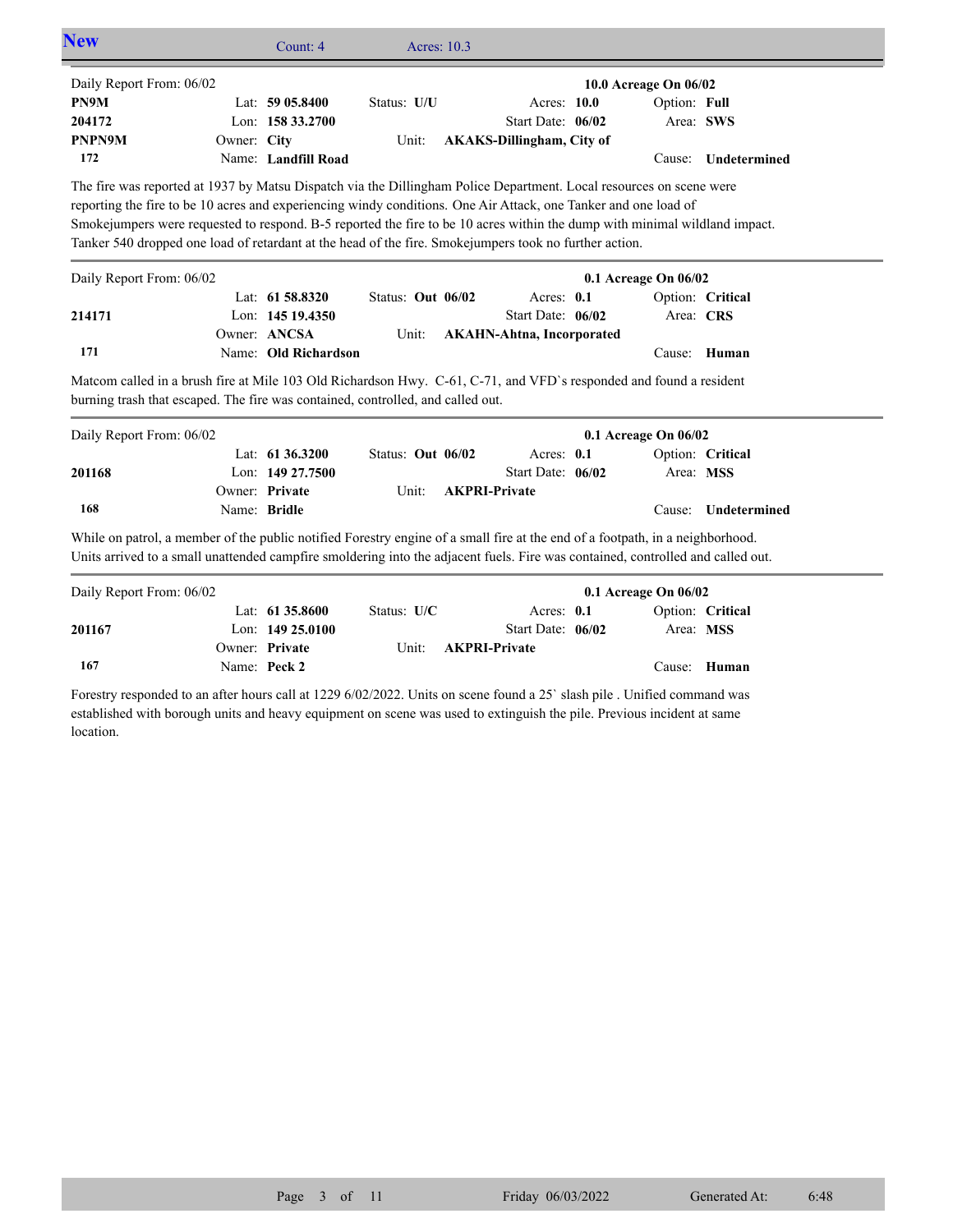| <b>Staffed</b>           | Acres: 1,900.4<br>Count: 1 |              |                                                   | Acreage Change: 100.4 |                 |                                  |  |
|--------------------------|----------------------------|--------------|---------------------------------------------------|-----------------------|-----------------|----------------------------------|--|
| Daily Report From: 06/02 |                            |              |                                                   |                       |                 | 100.4 Acreage Change Since 06/01 |  |
| PN6K                     | Lat: $62\,21.9483$         | Status: S/U  |                                                   | Acres: 1,900.4        | Option: Limited |                                  |  |
|                          | Lon: $162\,47.9633$        | Personnel: 8 | Start Date: 05/31                                 |                       | Area: GAD       |                                  |  |
| <b>PDPN6K</b>            | Owner: USFWS               | Unit:        | <b>AKYDR-Yukon Delta National Wildlife Refuge</b> |                       |                 |                                  |  |
| 160                      | Name: East Fork            |              |                                                   |                       |                 | Cause: Lightning                 |  |

J-12 delivered 8 smokejumpers to the fire for allotment protection. Fire is about a half mile from allottment. Winds are from the north about 10mph. East side of allottment is plumbed in and will be doing further scouting tonight.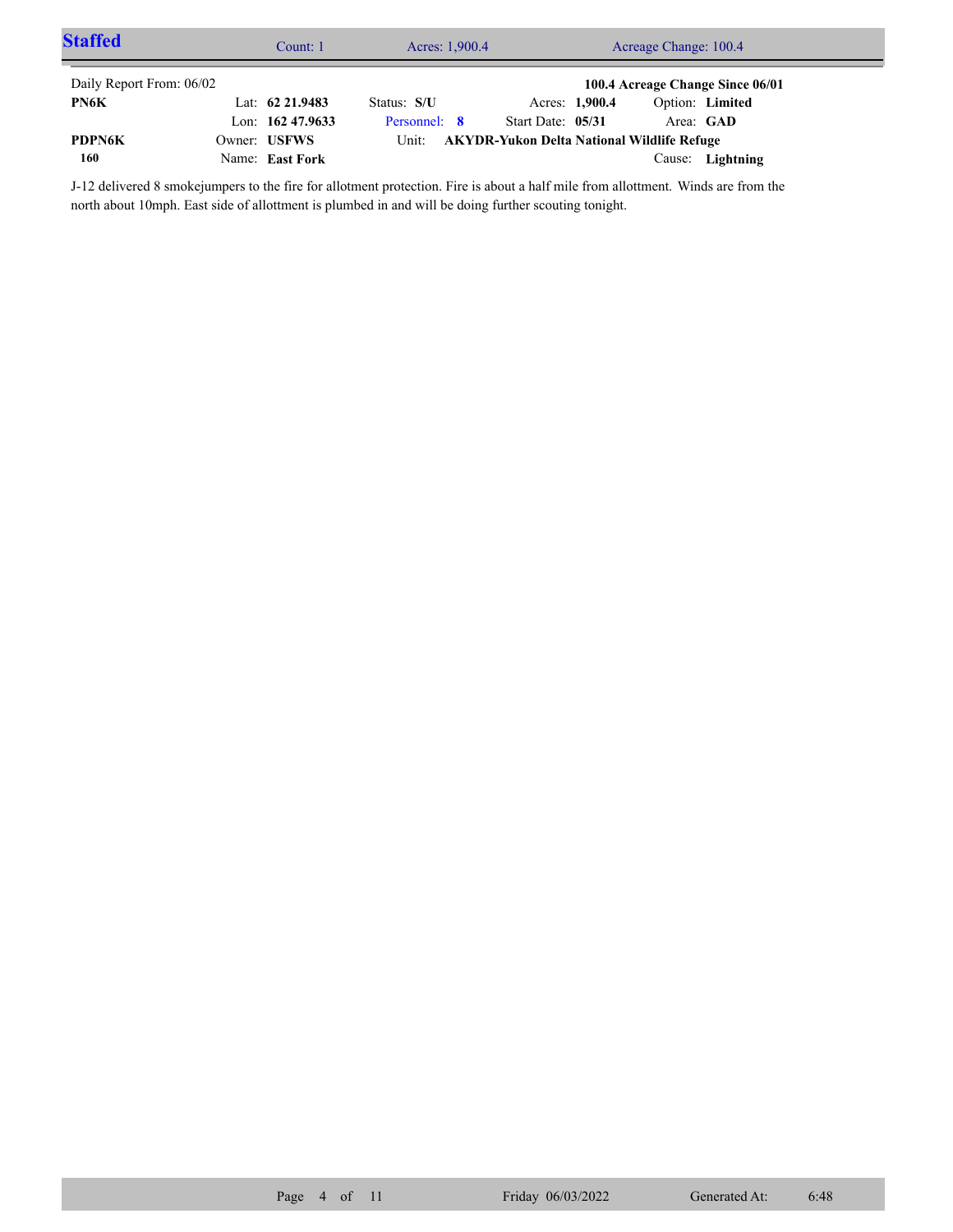| <b>Monitor</b> | `ount: 36 | Acres: 15,171.6 | Acreage Change: 102.4 |
|----------------|-----------|-----------------|-----------------------|
|----------------|-----------|-----------------|-----------------------|

| Last Report: 06/01                                           |            |                      |             |                                                                                                                                 | 2.0 Acreage On 06/01          |                     |
|--------------------------------------------------------------|------------|----------------------|-------------|---------------------------------------------------------------------------------------------------------------------------------|-------------------------------|---------------------|
|                                                              |            | Lat: $5907.5150$     | Status: U/U | Acres: 2.0                                                                                                                      | Option: Full                  |                     |
| 204166                                                       |            | Lon: 161 33.5630     |             | Start Date: 06/01                                                                                                               |                               | Area: SWS           |
|                                                              |            | Owner: ANCSA         | Unit:       | <b>AKVLN-Kiutsarak, Incorporated</b>                                                                                            |                               |                     |
| 166                                                          |            | Name: Mumtrak Hill   |             |                                                                                                                                 |                               | Cause: Undetermined |
| Last Report: 06/01                                           |            |                      |             |                                                                                                                                 | 1.0 Acreage On 06/01          |                     |
| <b>PN78</b>                                                  |            | Lat: 63 57.0767      | Status: U/U | Acres: $1.0$                                                                                                                    |                               | Option: Limited     |
|                                                              |            | Lon: 146 17.6400     |             | Start Date: 06/01                                                                                                               | Area: MID                     |                     |
| PDPN78                                                       | Owner: DOD |                      | Unit:       | <b>AKFWQ-Fort Wainwright, Donnelly TA</b>                                                                                       |                               |                     |
| 164                                                          |            | Name: Oklahoma 3     |             |                                                                                                                                 | Cause:                        | Human               |
| Daily Report From: 06/02                                     |            |                      |             |                                                                                                                                 | No Acreage Change Since 06/01 |                     |
| PN8E                                                         |            | Lat: $6205.7900$     | Status: U/C | Acres: 2.9                                                                                                                      | Option: Full                  |                     |
| 201163                                                       |            | Lon: 151 30.5800     |             | Start Date: 06/01                                                                                                               | Area: MSS                     |                     |
| PNPN85                                                       |            | Owner: Private       | Unit:       | <b>AKPRI-Private</b>                                                                                                            |                               |                     |
| 163                                                          |            | Name: Johnson Creek  |             |                                                                                                                                 |                               | Cause: Human        |
| showed limited heat and smoke, and the crew was demobolized. |            |                      |             | Gannett Glacier Crew returned to the line and concentrated efforts towards the flank of the fire closest to the river. The fire |                               |                     |
| Last Report: 06/01                                           |            |                      |             |                                                                                                                                 | 0.1 Acreage On 06/01          |                     |
| PN8R                                                         |            | Lat: $6403.3440$     | Status: U/C | Acres: 0.1                                                                                                                      |                               | Option: Critical    |
| 212162                                                       |            | Lon: 145 32.3410     |             | Start Date: 06/01                                                                                                               | Area: DAS                     |                     |
| <b>PNPN8R</b>                                                |            | Owner: Private       | Unit:       | <b>AKPRI-Private</b>                                                                                                            |                               |                     |
| 162                                                          |            | Name: Remington      |             |                                                                                                                                 | Cause:                        | Undetermined        |
| Last Report: 05/31                                           |            |                      |             |                                                                                                                                 | 0.5 Acreage On 05/31          |                     |
| PN6X                                                         |            | Lat: 63 56.9772      | Status: U/U | Acres: 0.5                                                                                                                      |                               | Option: Limited     |
|                                                              |            | Lon: 146 17.3880     |             | Start Date: 05/31                                                                                                               | Area: MID                     |                     |
| PDPN6X                                                       | Owner: DOD |                      | Unit:       | <b>AKFWQ-Fort Wainwright, Donnelly TA</b>                                                                                       |                               |                     |
| 161                                                          |            | Name: Oklahoma 2     |             |                                                                                                                                 | Cause:                        | Human               |
| Last Report: 06/01                                           |            |                      |             |                                                                                                                                 | No Acreage Change Since 05/31 |                     |
| PN5C                                                         |            | Lat: $62\,49.5083$   | Status: U/C | Acres: 41.0                                                                                                                     | Option: Full                  |                     |
|                                                              |            | Lon: 163 17.9633     |             | Start Date: 05/30                                                                                                               | Area: GAD                     |                     |
| PDPN5C                                                       |            | Owner: USFWS         | Unit:       | <b>AKYDR-Yukon Delta National Wildlife Refuge</b>                                                                               |                               |                     |
| 158                                                          |            | Name: Pastolik River |             |                                                                                                                                 |                               | Cause: Lightning    |
| Last Report: 06/01                                           |            |                      |             |                                                                                                                                 | No Acreage Change Since 05/31 |                     |
| PN5B                                                         |            | Lat: 63 01.1317      | Status: U/C | Acres: 234.0                                                                                                                    | Option: Full                  |                     |
|                                                              |            | Lon: 163 06.6600     |             | Start Date: 05/30                                                                                                               |                               | Area: GAD           |
| <b>PDPN5B</b>                                                |            | Owner: ANCSA         | Unit:       | <b>AKVLN-Kotlik Yupik Corporation</b>                                                                                           |                               |                     |
| 157                                                          |            | Name: Hogback Hill   |             |                                                                                                                                 |                               | Cause: Lightning    |
| Last Report: 05/30                                           |            |                      |             |                                                                                                                                 | 0.1 Acreage On 05/30          |                     |
|                                                              |            | Lat: 61 37.2517      | Status: U/C | Acres: 0.1                                                                                                                      |                               | Option: Critical    |
| 201153                                                       |            | Lon: 149 23.3217     |             | Start Date: 05/30                                                                                                               | Area: MSS                     |                     |
|                                                              |            | Owner: Private       | Unit:       | <b>AKPRI-Private</b>                                                                                                            |                               |                     |
| 153                                                          |            | Name: Kings River    |             |                                                                                                                                 |                               | Cause: Undetermined |
|                                                              |            |                      |             |                                                                                                                                 |                               |                     |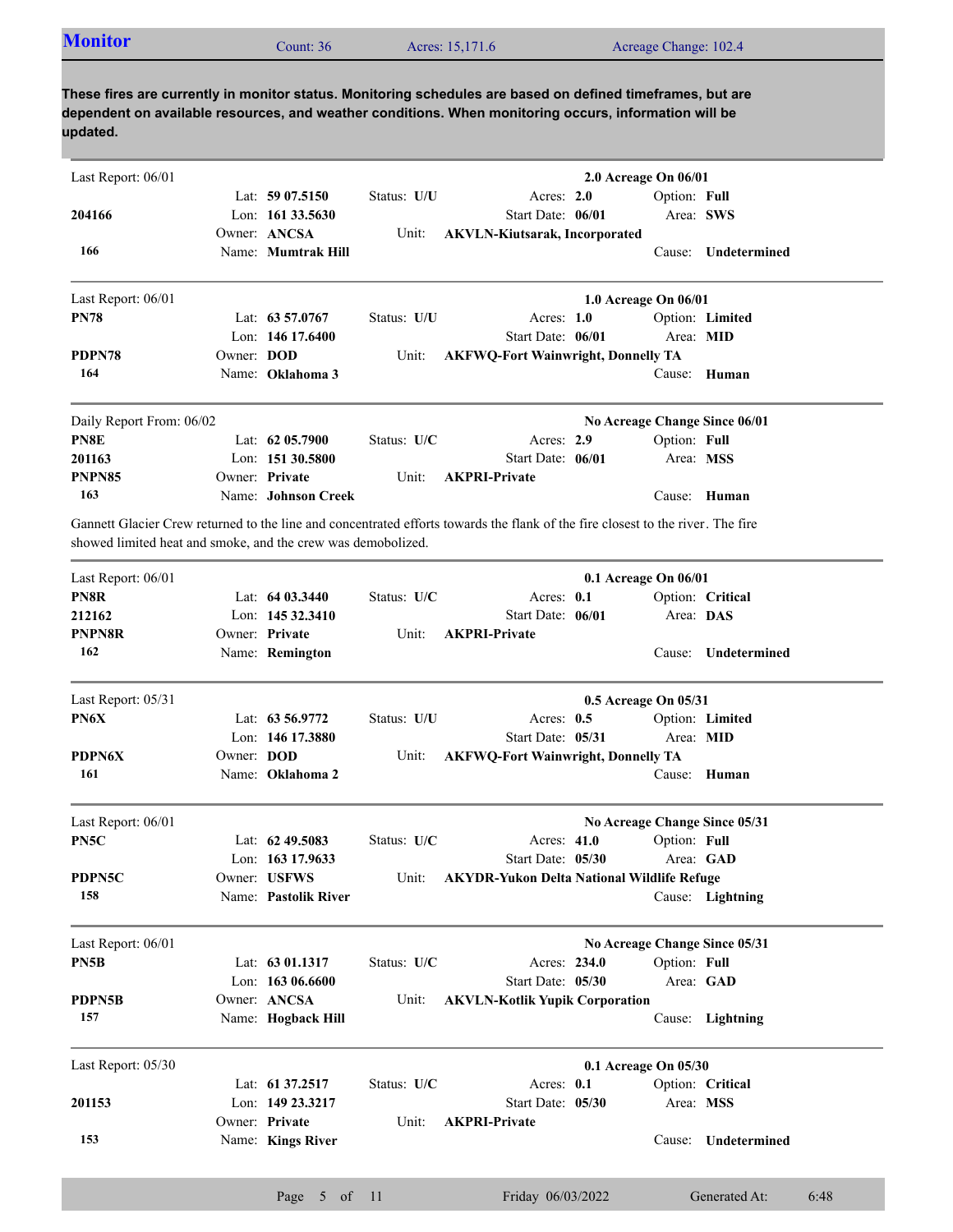| <b>Monitor</b>                                                                                                                                                                                                                  |              | Count: 36                      |               | Acres: 15,171.6                                |              |                | Acreage Change: 102.4 |                               |
|---------------------------------------------------------------------------------------------------------------------------------------------------------------------------------------------------------------------------------|--------------|--------------------------------|---------------|------------------------------------------------|--------------|----------------|-----------------------|-------------------------------|
| These fires are currently in monitor status. Monitoring schedules are based on defined timeframes, but are<br>dependent on available resources, and weather conditions. When monitoring occurs, information will be<br>updated. |              |                                |               |                                                |              |                |                       |                               |
| Daily Report From: 06/02                                                                                                                                                                                                        |              |                                |               |                                                |              |                |                       | No Acreage Change Since 06/01 |
| PN4F                                                                                                                                                                                                                            |              | Lat: $5813.1470$               | Status: U/U   |                                                |              | Acres: 3,439.0 |                       | Option: Limited               |
| 204151                                                                                                                                                                                                                          |              | Lon: 155 57.9730               |               | Start Date: 05/29                              |              |                | Area: SWS             |                               |
| PNPN4F                                                                                                                                                                                                                          | Owner: NPS   |                                | Unit:         | <b>AKKAP-Katmai National Park and Preserve</b> |              |                |                       |                               |
| 151                                                                                                                                                                                                                             |              | Name: Contact Creek            |               |                                                |              |                |                       | Cause: Lightning              |
| The fire was flown by NPS personnel. The fire perimeter was 60% active backing and running.                                                                                                                                     |              |                                |               |                                                |              |                |                       |                               |
| Daily Report From: 06/02                                                                                                                                                                                                        |              |                                |               |                                                |              |                |                       | No Acreage Change Since 05/30 |
| PN3C                                                                                                                                                                                                                            |              | Lat: 65 11.9280                | Status: U/C   |                                                | Acres: $1.6$ |                | Option: Full          |                               |
| 231148                                                                                                                                                                                                                          |              | Lon: $15202.1180$              |               | Start Date: 05/29                              |              |                | Area: TAD             |                               |
| PDPN3C                                                                                                                                                                                                                          |              | Owner: Private                 | Unit:         | <b>AKPRI-Private</b>                           |              |                |                       |                               |
| 148                                                                                                                                                                                                                             |              | Name: White Alice              |               |                                                |              |                |                       | Cause: Human                  |
| No smoke was observed when fire was flown by 9VS.                                                                                                                                                                               |              |                                |               |                                                |              |                |                       |                               |
| Last Report: 05/28                                                                                                                                                                                                              |              |                                |               |                                                |              |                | 0.1 Acreage On 05/28  |                               |
|                                                                                                                                                                                                                                 |              | Lat: $62\,57.4030$             | Status: U/C   |                                                | Acres: $0.1$ |                |                       | Option: Critical              |
| 204146                                                                                                                                                                                                                          |              | Lon: 155 35.9190               |               | Start Date: 05/28                              |              |                | Area: SWS             |                               |
|                                                                                                                                                                                                                                 |              | Owner: ANCSA                   | Unit:         | <b>AKVLN-MTNT, Limited</b>                     |              |                |                       |                               |
| 146                                                                                                                                                                                                                             |              | Name: Chinana Ave              |               |                                                |              |                |                       | Cause: Human                  |
|                                                                                                                                                                                                                                 |              |                                |               |                                                |              |                |                       |                               |
| Last Report: 05/27                                                                                                                                                                                                              |              |                                |               |                                                |              |                | 0.1 Acreage On 05/27  |                               |
| PN1T                                                                                                                                                                                                                            |              | Lat: $62\,55.2318$             | Status: U/U   |                                                | Acres: 0.1   |                | Option: Full          |                               |
| 231143                                                                                                                                                                                                                          |              | Lon: $16005.4060$              |               | Start Date: 05/27                              |              |                |                       | Area: GAD                     |
| <b>PDPN1T</b>                                                                                                                                                                                                                   |              | Owner: ANCSA                   | Unit:         | <b>AKVLN-Hee-yea-Lindge Corporation</b>        |              |                |                       |                               |
| 143                                                                                                                                                                                                                             |              | Name: Grayling Dump            |               |                                                |              |                |                       | Cause: Human                  |
| Last Report: 05/31                                                                                                                                                                                                              |              |                                |               |                                                |              |                |                       | No Acreage Change Since 05/27 |
|                                                                                                                                                                                                                                 |              | Lat: $64\,47.5233$             | Status: $U/C$ |                                                | Acres: $0.1$ |                |                       | Option: Critical              |
| 211140                                                                                                                                                                                                                          |              | Lon: 147 24.5467               |               | Start Date: 05/27                              |              |                | Area: FAS             |                               |
|                                                                                                                                                                                                                                 | Owner: State |                                | Unit:         | <b>AKDNS-AK Dept. Natural Resources</b>        |              |                |                       |                               |
| 140                                                                                                                                                                                                                             |              | Name: Marigold                 |               |                                                |              |                |                       | Cause: Undetermined           |
|                                                                                                                                                                                                                                 |              |                                |               |                                                |              |                |                       |                               |
| Last Report: 05/26                                                                                                                                                                                                              |              |                                |               |                                                |              |                | 5.0 Acreage On 05/26  |                               |
| PNY <sub>6</sub>                                                                                                                                                                                                                |              | Lat: 60 53.6667                | Status: U/C   |                                                | Acres: $5.0$ |                | Option: Full          |                               |
| 204139                                                                                                                                                                                                                          |              | Lon: 162 31.6667               |               | Start Date: 05/26                              |              |                | Area: SWS             |                               |
| PNPNY6<br>139                                                                                                                                                                                                                   |              | Owner: ANCSA<br>Name: Kasigluk | Unit:         | <b>AKVLN-Kasigluk, Incorporated</b>            |              |                |                       | Cause: Undetermined           |
|                                                                                                                                                                                                                                 |              |                                |               |                                                |              |                |                       |                               |
| Last Report: 05/31                                                                                                                                                                                                              |              |                                |               |                                                |              |                |                       | No Acreage Change Since 05/28 |
| PNV1                                                                                                                                                                                                                            |              | Lat: 59 50.9380                | Status: U/C   |                                                | Acres: 13.3  |                |                       | Option: Critical              |
| 203134                                                                                                                                                                                                                          |              | Lon: 150 58.3750               |               | Start Date: 05/25                              |              |                | Area: KKS             |                               |
| PNPNV1                                                                                                                                                                                                                          | Owner: State |                                | Unit:         | <b>AKDNS-AK Dept. Natural Resources</b>        |              |                |                       |                               |
| 134                                                                                                                                                                                                                             |              | Name: Caribou                  |               |                                                |              |                |                       | Cause: Undetermined           |
| Last Report: 05/23                                                                                                                                                                                                              |              |                                |               |                                                |              |                |                       | No Acreage Change Since 05/22 |
|                                                                                                                                                                                                                                 |              | Lat: 61 05.1517                | Status: U/C   |                                                | Acres: 0.8   |                |                       | Option: Critical              |
| 201131                                                                                                                                                                                                                          |              | Lon: 149 46.1883               |               | Start Date: 05/22                              |              |                | Area: MSS             |                               |
|                                                                                                                                                                                                                                 |              | Owner: Private                 | Unit:         | <b>AKPRI-Private</b>                           |              |                |                       |                               |
| 131                                                                                                                                                                                                                             |              | Name: Zircon                   |               |                                                |              |                |                       | Cause: Human                  |
|                                                                                                                                                                                                                                 |              |                                |               |                                                |              |                |                       |                               |

Page 6 of 11 Friday 06/03/2022 Generated At: 6:48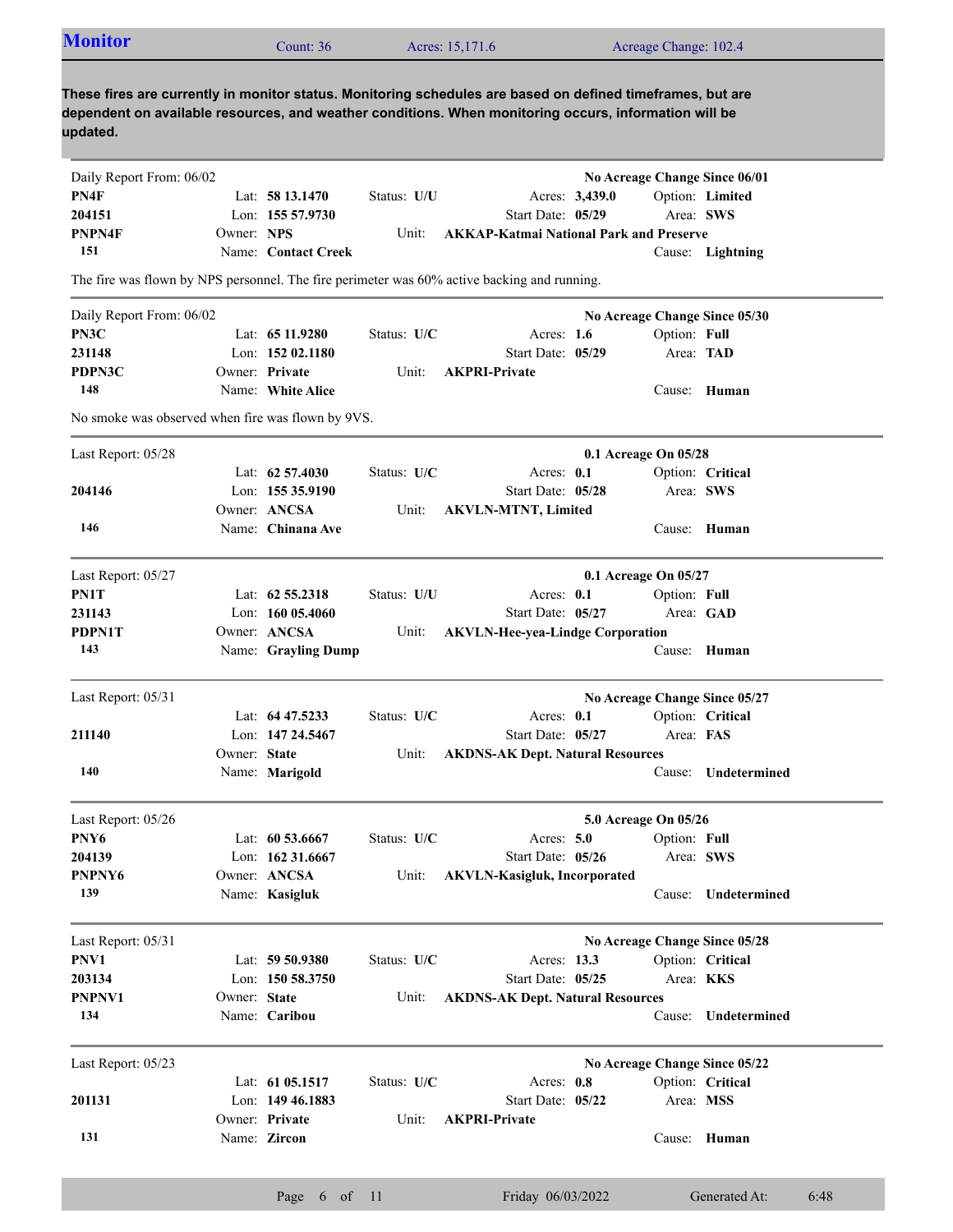| <b>Monitor</b> | Count: 36 | Acres: 15,171.6 | Acreage Change: 102.4 |  |
|----------------|-----------|-----------------|-----------------------|--|
|----------------|-----------|-----------------|-----------------------|--|

| Last Report: 05/22<br>PNC3                       |              | Lat: $64\,55.7600$<br>Lon: 161 11.3517                  | Status: U/U          | Acres: 40.8<br>Start Date: 05/21                                           |                      |              | No Acreage Change Since 05/21<br>Option: Modified<br>Area: GAD |
|--------------------------------------------------|--------------|---------------------------------------------------------|----------------------|----------------------------------------------------------------------------|----------------------|--------------|----------------------------------------------------------------|
| PDPNC3<br>121                                    |              | Owner: ANCSA<br>Name: Koyuk Dump                        | Unit:                | <b>AKVLN-Koyuk Native Corporation</b>                                      |                      |              | Cause: Human                                                   |
| Last Report: 05/29<br>PNB <sub>5</sub><br>201116 |              | Lat: $61\,42.1475$<br>Lon: 149 00.9542                  | Status: U/C          | Acres: $5.1$<br>Start Date: 05/21                                          |                      | Area: MSS    | No Acreage Change Since 05/22<br>Option: Critical              |
| PNPNB5<br>116                                    |              | Owner: Private<br>Name: All Elks Road                   | Unit:                | <b>AKPRI-Private</b>                                                       |                      | Cause:       | Undetermined                                                   |
| Last Report: 05/21                               |              | Lat: 59 31.5960                                         | Status: U/C          | Acres: 0.1                                                                 |                      | Option: Full | No Acreage Change Since 05/20                                  |
| 203113                                           |              | Lon: 151 26.3920<br>Owner: Private                      | Unit:                | Start Date: 05/20<br><b>AKPRI-Private</b>                                  |                      |              | Area: <b>KKS</b>                                               |
| 113                                              |              | Name: Sadie Cove                                        |                      |                                                                            |                      |              | Cause: Human                                                   |
| Last Report: 05/20                               |              |                                                         |                      |                                                                            | 0.1 Acreage On 05/20 |              |                                                                |
| 212111                                           | Owner: State | Lat: $63\,53.7350$<br>Lon: $14508.1200$                 | Status: U/C<br>Unit: | Acres: 0.1<br>Start Date: 05/20<br><b>AKDNS-AK Dept. Natural Resources</b> |                      | Area: DAS    | Option: Limited                                                |
| 111                                              |              | Name: Barley Way                                        |                      |                                                                            |                      | Cause:       | Undetermined                                                   |
| Last Report: 05/27                               |              |                                                         |                      |                                                                            |                      |              | No Acreage Change Since 05/24                                  |
| 201110                                           |              | Lat: $6200.4200$<br>Lon: $14957.8800$<br>Owner: Private | Status: U/C<br>Unit: | Acres: $3.2$<br>Start Date: 05/20<br><b>AKPRI-Private</b>                  |                      | Area: MSS    | Option: Critical                                               |
| 110                                              |              | Name: Caswell Lakes                                     |                      |                                                                            |                      | Cause:       | Undetermined                                                   |
| Last Report: 05/20                               |              |                                                         |                      |                                                                            | 0.1 Acreage On 05/20 |              |                                                                |
| PM9B                                             |              | Lat: $6505.8410$<br>Lon: $141\,38.3700$                 | Status: U/U          | Acres: $0.1$<br>Start Date: 05/20                                          |                      |              | Option: Limited<br>Area: UYD                                   |
| PDPM9B                                           | Owner: NPS   |                                                         | Unit:                | <b>AKYCP-Yukon-Charley Rivers National Preserve</b>                        |                      |              |                                                                |
| 109                                              |              | Name: Trout Creek                                       |                      |                                                                            |                      |              | Cause: Lightning                                               |
| Last Report: 05/23                               |              |                                                         |                      |                                                                            |                      |              | 25.7 Acreage Change Since 05/20                                |
| PM9D                                             |              | Lat: 65 01.5850<br>Lon: 141 14.8017                     | Status: U/U          | Acres: 25.8<br>Start Date: 05/20                                           |                      |              | Option: Modified<br>Area: UYD                                  |
| PDPM9D<br>108                                    |              | Owner: ANCSA<br>Name: Windfall Mountain                 | Unit:                | <b>AKDYN-Doyon, Limited</b>                                                |                      |              | Cause: Lightning                                               |
| Last Report: 05/19                               |              |                                                         |                      |                                                                            |                      |              | No Acreage Change Since 05/18                                  |
| PM7S                                             |              | Lat: 59 48.9260                                         | Status: U/C          | Acres: $1.5$                                                               |                      |              | Option: Critical                                               |
| 203101                                           |              | Lon: 151 05.4650                                        |                      | Start Date: 05/18                                                          |                      |              | Area: KKS                                                      |
| PNPM7S<br>101                                    |              | Owner: Private<br>Name: Olia Court                      | Unit:                | <b>AKPRI-Private</b>                                                       |                      |              | Cause: Human                                                   |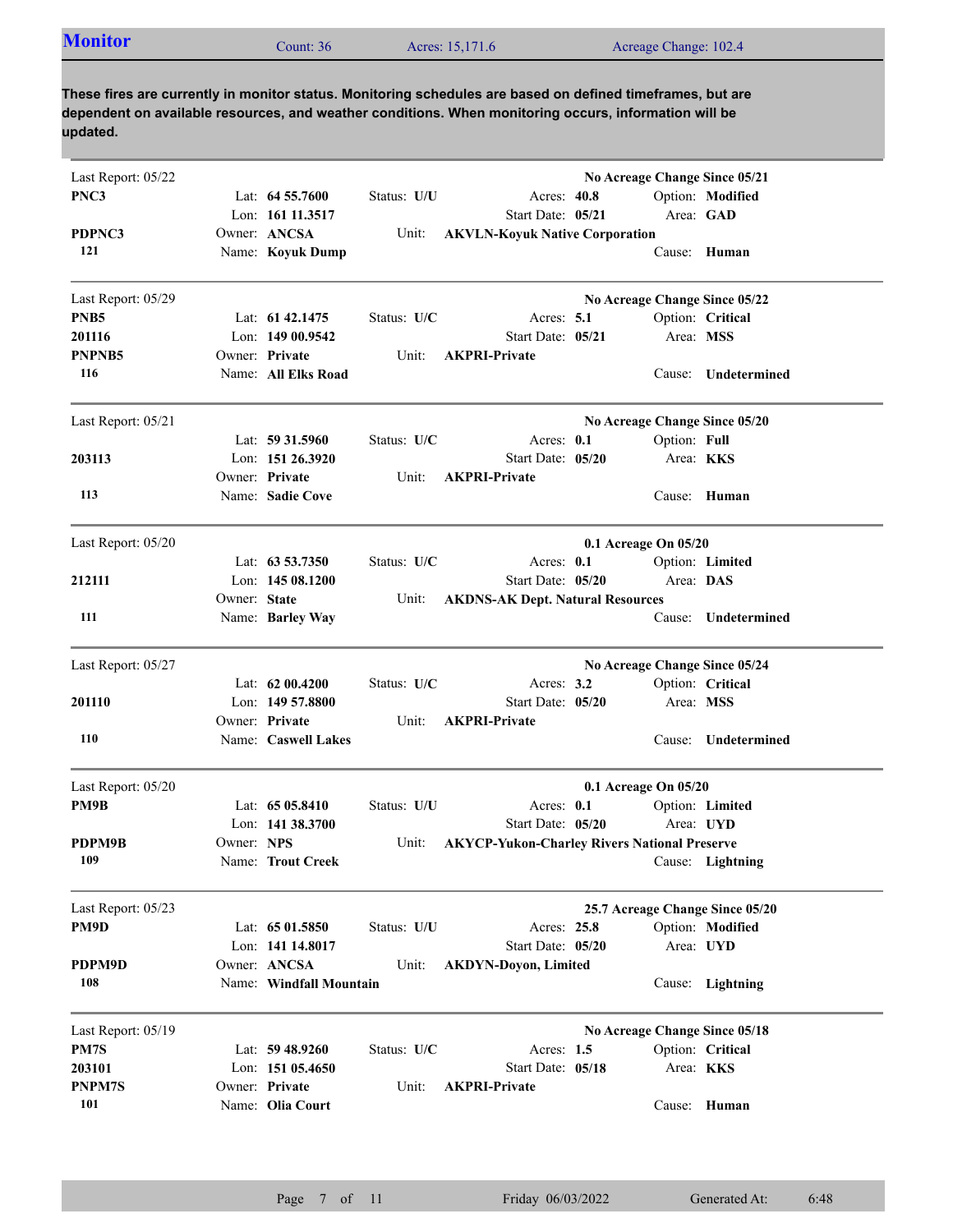| <b>Monitor</b> | Count: 36 | Acres: 15,171.6 | Acreage Change: 102.4 |  |
|----------------|-----------|-----------------|-----------------------|--|
|----------------|-----------|-----------------|-----------------------|--|

| Last Report: 05/18 |              |                                        |             |                                          |                       |              | No Acreage Change Since 05/17        |
|--------------------|--------------|----------------------------------------|-------------|------------------------------------------|-----------------------|--------------|--------------------------------------|
| 203099             |              | Lat: $60\,31.9040$<br>Lon: 150 47.9930 | Status: U/C | Acres: 0.1<br>Start Date: 05/17          |                       |              | Option: Critical<br>Area: <b>KKS</b> |
| 099                | Name: Adele  | Owner: Private                         | Unit:       | <b>AKPRI-Private</b>                     |                       |              | Cause: Human                         |
| Last Report: 05/20 |              |                                        |             |                                          |                       |              | No Acreage Change Since 05/19        |
| PM5M               |              | Lat: $58\,36.4200$                     | Status: U/C | Acres: 24.3                              |                       |              | Option: Unplanned                    |
| 204096             |              | Lon: $15957.9600$                      |             | Start Date: 05/17                        |                       | Area: SWS    |                                      |
| PNPM5M             | Owner: State |                                        | Unit:       | <b>AKDNS-AK Dept. Natural Resources</b>  |                       |              |                                      |
| 096                |              | Name: Walrus Islands                   |             |                                          |                       | Cause:       | Undetermined                         |
| Last Report: 05/19 |              |                                        |             |                                          |                       |              | No Acreage Change Since 05/18        |
|                    |              | Lat: 62 23.1017                        | Status: U/C | Acres: $2.0$                             |                       | Option: Full |                                      |
| 201095             |              | Lon: 149 47.9617                       |             | Start Date: 05/17                        |                       |              | Area: MSS                            |
|                    |              | Owner: Private                         | Unit:       | <b>AKPRI-Private</b>                     |                       |              |                                      |
| 095                |              | Name: N. Fork Talkeetna                |             |                                          |                       | Cause:       | Undetermined                         |
| Last Report: 05/16 |              |                                        |             |                                          | 29.2 Acreage On 05/16 |              |                                      |
| <b>PM38</b>        |              | Lat: $59\,42.6226$                     | Status: U/C | Acres: 29.2                              |                       | Option: Full |                                      |
| 204090             |              | Lon: $161\,53.2962$                    |             | Start Date: 05/16                        |                       | Area: SWS    |                                      |
| PNPM38             |              | Owner: ANCSA                           | Unit:       | <b>AKVLN-Qanirtuuq, Incorporated</b>     |                       |              |                                      |
| 090                |              | Name: Arolik                           |             |                                          |                       | Cause:       | Undetermined                         |
| Last Report: 05/15 |              |                                        |             |                                          | 0.5 Acreage On 05/15  |              |                                      |
| PM2L               |              | Lat: 57 50.7233                        | Status: U/C | Acres: $0.5$                             |                       | Option: Full |                                      |
| 203084             |              | Lon: 152 37.9833                       |             | Start Date: 05/15                        |                       |              | Area: <b>KKS</b>                     |
| <b>PNPM2L</b>      |              | Owner: ANCSA                           | Unit:       | <b>AKVLN-Ouzinkie Native Corporation</b> |                       |              |                                      |
| 084                |              | Name: Antone Larsen                    |             |                                          |                       |              | Cause: Human                         |
| Last Report: 05/12 |              |                                        |             |                                          | 0.2 Acreage On 05/12  |              |                                      |
|                    |              | Lat: $6027.8230$                       | Status: U/C | Acres: $0.2$                             |                       |              | Option: Critical                     |
| 203079             |              | Lon: $15110.3720$                      |             | Start Date: 05/12                        |                       |              | Area: KKS                            |
|                    | Owner: State |                                        | Unit:       | <b>AKDNS-AK Dept. Natural Resources</b>  |                       |              |                                      |
| 079                |              | Name: Wendy Lane                       |             |                                          |                       |              | Cause: Human                         |
| Last Report: 05/18 |              |                                        |             |                                          |                       |              | 34.4 Acreage Change Since 05/17      |
|                    |              | Lat: 51 57.2683                        | Status: U/U | Acres: 919.6                             |                       |              | Option: Unplanned                    |
| 204078             |              | Lon: 176 38.7183                       |             | Start Date: 05/08                        |                       |              | Area: SWS                            |
|                    | Owner: DOD   |                                        | Unit:       | <b>AKNVQ-U.S. Navy</b>                   |                       |              |                                      |
| 078                | Name: Adak   |                                        |             |                                          |                       |              | Cause: Human                         |
| Last Report: 05/29 |              |                                        |             |                                          |                       |              | No Acreage Change Since 05/12        |
| PMS1               |              | Lat: 61 43.9700                        | Status: U/C | Acres: 0.1                               |                       | Option: Full |                                      |
| 201077             |              | Lon: 149 01.7300                       |             | Start Date: 05/12                        |                       |              | Area: MSS                            |
| <b>PNPMS1</b>      | Owner: State |                                        | Unit:       | <b>AKDNS-AK Dept. Natural Resources</b>  |                       |              |                                      |
| 077                |              | Name: Buffalo Mine Coal Seam 2022      |             |                                          |                       |              | Cause: Lightning                     |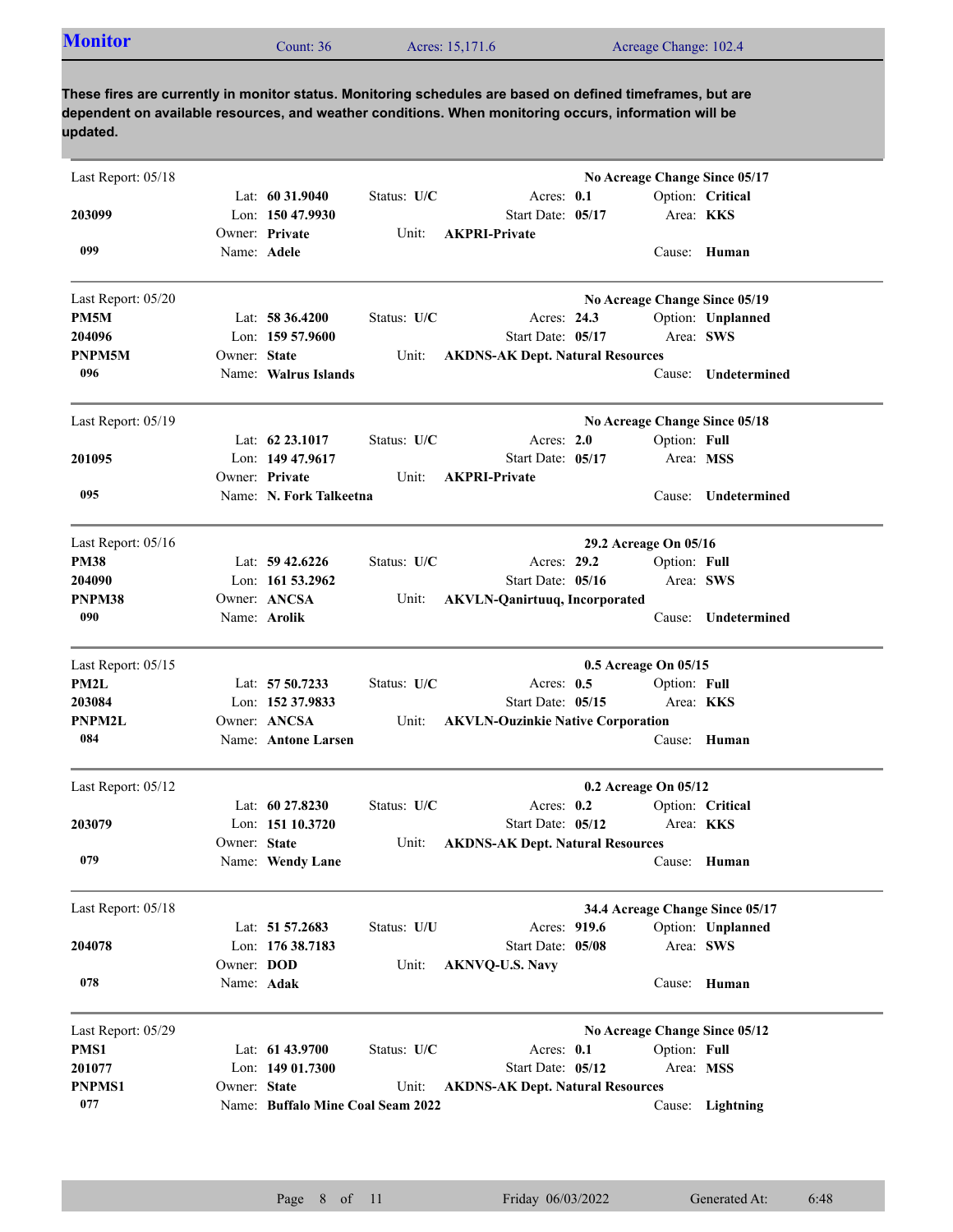| <b>Monitor</b> | Count: 36 | Acres: 15,171.6 | Acreage Change: 102.4 |
|----------------|-----------|-----------------|-----------------------|
|                |           |                 |                       |

| Last Report: 05/18 |             |                     | 1.3 Acreage Change Since 05/14 |                                                   |              |                                |  |
|--------------------|-------------|---------------------|--------------------------------|---------------------------------------------------|--------------|--------------------------------|--|
| PMR4               |             | Lat: $5520.5650$    | Status: U/C                    | Acres: 70.3                                       |              | Option: Unplanned              |  |
| 204074             |             | Lon: $16026.0880$   |                                | Start Date: 05/12                                 |              | Area: SWS                      |  |
| PNPMR4             |             | Owner: ANCSA        | Unit:                          | <b>AKVLN-Shumagin Corporation</b>                 |              |                                |  |
| 074                |             | Name: Danger Point  |                                |                                                   | Cause:       | <b>Undetermined</b>            |  |
| Last Report: 05/12 |             |                     |                                |                                                   |              | 2.0 Acreage Change Since 05/11 |  |
|                    |             | Lat: $57\,42.9640$  | Status: U/C                    | Acres: $4.0$                                      |              | Option: Critical               |  |
| 203071             |             | Lon: $15236.0270$   |                                | Start Date: 05/11                                 |              | Area: KKS                      |  |
|                    |             | Owner: County       | Unit:                          | <b>AKAKS-Kodiak Island Borough</b>                |              |                                |  |
| 071                |             | Name: Bell Flats    |                                |                                                   |              | Cause: Human                   |  |
| Last Report: 05/11 |             |                     |                                |                                                   |              | No Acreage Change Since 05/10  |  |
| PL8P               |             | Lat: $6029.5458$    | Status: U/C                    | Acres: $0.5$                                      | Option: Full |                                |  |
| 232057             |             | Lon: $14959.2440$   |                                | Start Date: 05/08                                 |              | Area: CGF                      |  |
| P0PL8P             | Owner: USFS |                     | Unit:                          | <b>AKCGF-Chugach National Forest</b>              |              |                                |  |
| 057                |             | Name: West Juneau   |                                |                                                   | Cause:       | Human                          |  |
| Last Report: 05/23 |             |                     |                                |                                                   |              | No Acreage Change Since 04/26  |  |
| PKS1               |             | Lat: $60\,32.1500$  | Status: U/U                    | Acres: 10,302.5                                   |              | Option: Limited                |  |
| 204012             |             | Lon: $160\,54.7500$ |                                | Start Date: 04/16                                 |              | Area: SWS                      |  |
| <b>PNPKS1</b>      |             | Owner: USFWS        | Unit:                          | <b>AKYDR-Yukon Delta National Wildlife Refuge</b> |              |                                |  |
| 012                |             | Name: Kwethluk      |                                |                                                   | Cause:       | <b>Undetermined</b>            |  |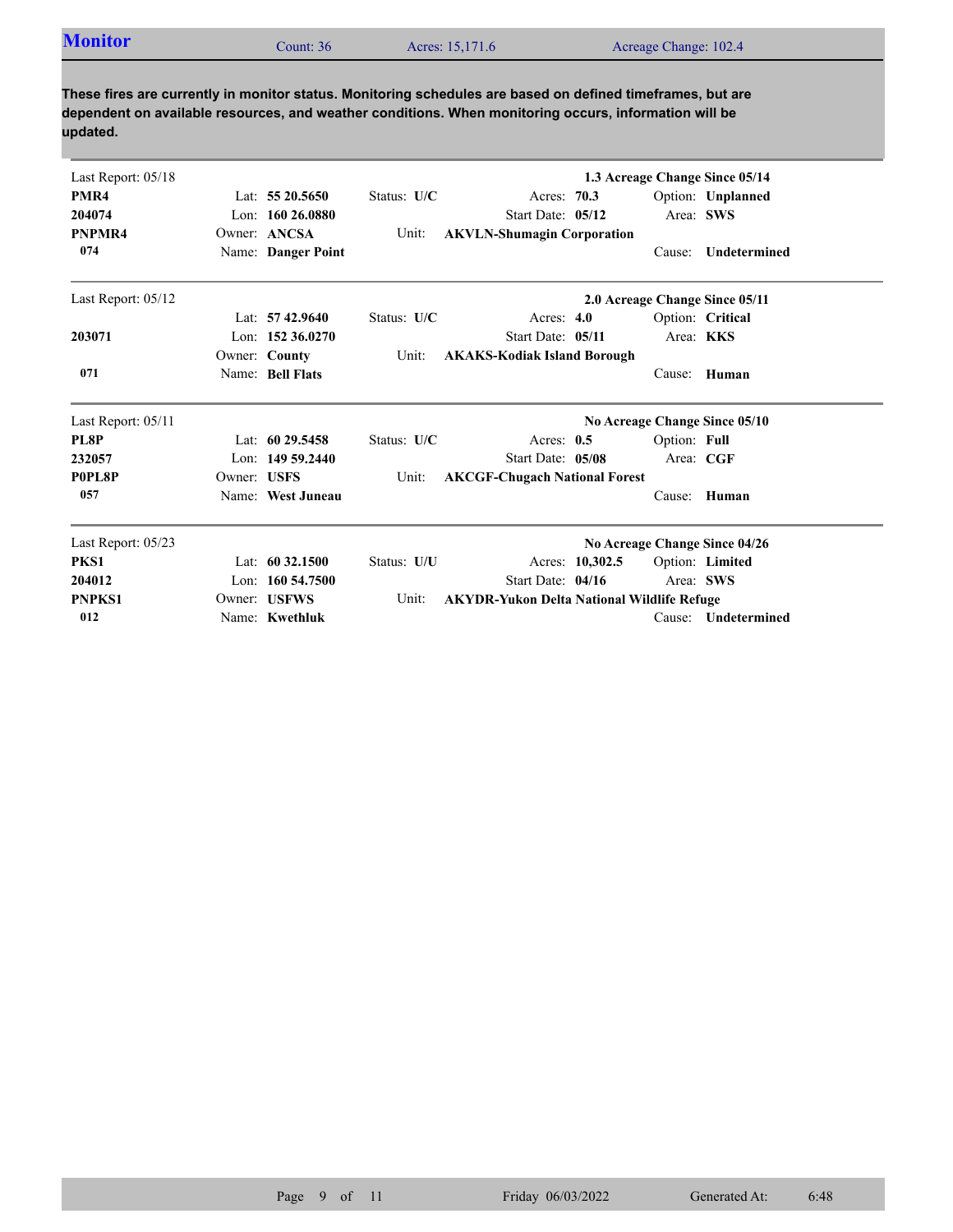| Out                                                           |                               | Count: $2$         | Acres: $0.2$        |  | Acreage Change: 0.0                     |  |                               |                  |  |
|---------------------------------------------------------------|-------------------------------|--------------------|---------------------|--|-----------------------------------------|--|-------------------------------|------------------|--|
| Daily Report From: 06/02                                      | No Acreage Change Since 05/21 |                    |                     |  |                                         |  |                               |                  |  |
|                                                               |                               | Lat: $60\,29.8317$ | Status: Out $06/02$ |  | Acres: $0.1$                            |  |                               | Option: Critical |  |
| 203115                                                        |                               | Lon: $15100.8783$  |                     |  | Start Date: 05/21                       |  |                               | Area: <b>KKS</b> |  |
|                                                               | Owner: State                  |                    | Unit:               |  | <b>AKDNS-AK Dept. Natural Resources</b> |  |                               |                  |  |
| 115                                                           |                               | Name: Ski Boot     |                     |  |                                         |  |                               | Cause: Human     |  |
| The fire was checked, no heat or smoke found the fire is out. |                               |                    |                     |  |                                         |  |                               |                  |  |
| Daily Report From: 06/02                                      |                               |                    |                     |  |                                         |  | No Acreage Change Since 05/18 |                  |  |
|                                                               |                               | Lat: $60\,28.3733$ | Status: Out 06/02   |  | Acres: $0.1$                            |  |                               | Option: Critical |  |
| 203100                                                        |                               | Lon: $15110.5300$  |                     |  | Start Date: 05/18                       |  |                               | Area: <b>KKS</b> |  |

Name: **Jones** Owner: Private Unit: **AKPRI-Private 100**

Fire was checked, No heat or smoke found, fire called out.

Cause: **Human**